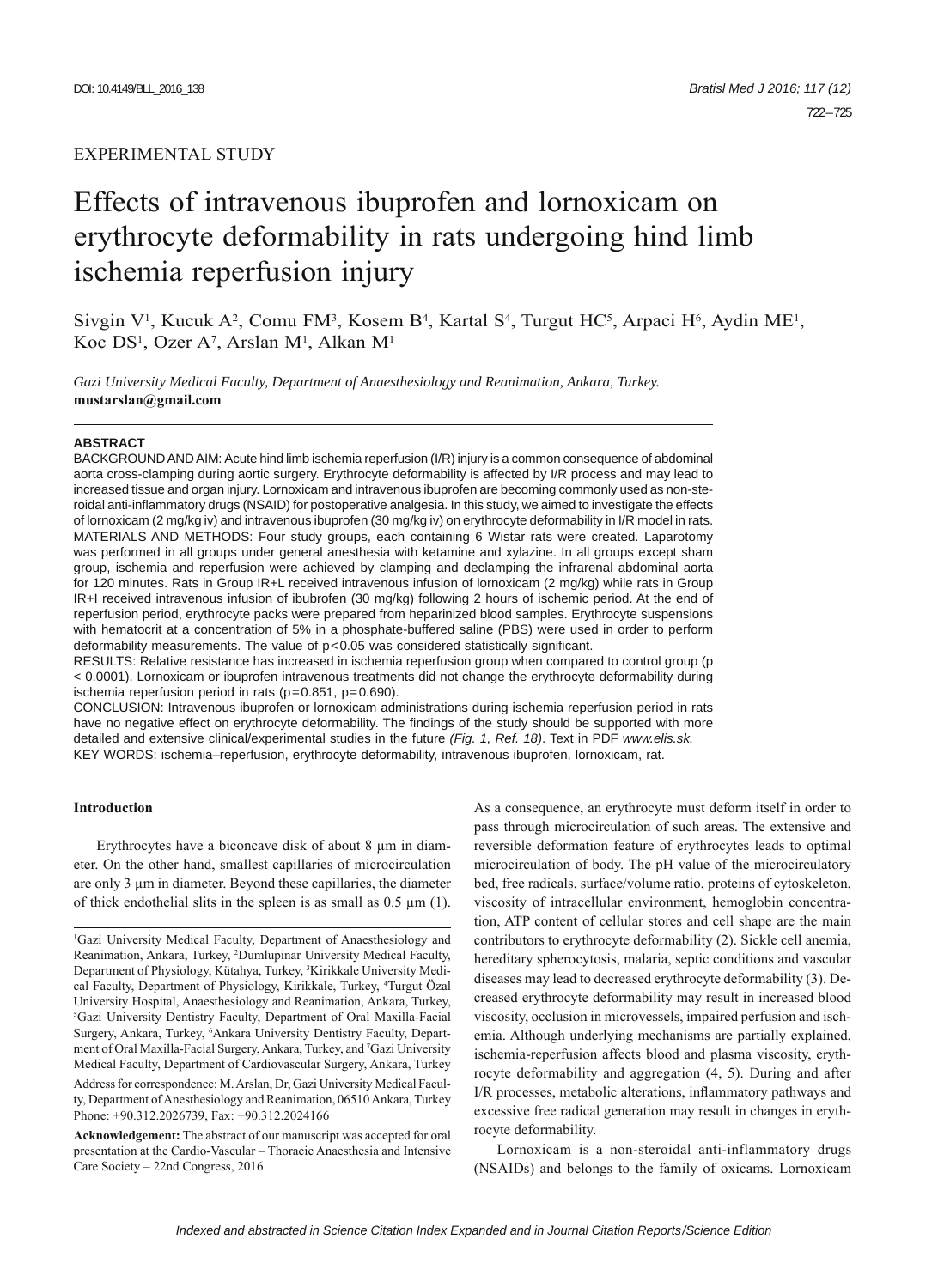has several features including analgesic, antipyretic and antiinflammatory actions. Lornoxicam inhibits the action of COX1 and COX2 enzymes and as a result, it prevents prostaglandin synthesis which plays important roles in inflammatory processes. The anti-inflammatory action of lornoxicam is ten times stronger than that of other oxicam family members such as piroxicam and tenoxicam (6).

Ibuprofen has anti-inflammatory features that limit the inflammatory cascades induced by surgical trauma and reduce the formation of postoperative pain. Intravenous (iv) ibuprofen is a new drug that was first approved in 2009. Primarily, iv ibuprofen was solely used in the management of mild-to-moderate pain. Also the management of moderate-to-severe pain in combination with other analgesics such as narcotics and fever treatment are other frequent indications for this agent (1). Intravenous ibuprofen equally inhibits COX1 and COX2 enzymes. In a different meta-analysis iv ibuprofen provided less morphine requirement and better pain control than placebo does without increased blood loss, renal or respiratory adverse effects and perioperative cardiovascular complications (7). Another advantage of iv ibuprofen is allowing a smooth transition from an intravenous to oral formulation especially for pediatric patients (8).

In this study we aimed to investigate the effects of two NSAID drugs, commonly used in the postoperative period of aortic surgical procedures, on erythrocyte deformability during hind limb ischemia reperfusion injury process in rats.

### **Materials and methods**

## *Experimental groups*

After obtaining ethical committee approval from Animal Ethics Committee of Gazi University (GUET 18.02.2016-5828, a total of 24 adult Wistar-albino rats (200–250 gr) were included. The study was conducted in the Physiology Laboratory of Kirikkale University. During the study, the animal care was done in correlation with the standards determined by the National Academy of Science and published by the National Institutes of Health (NIH publication No. 85–23, revised in 1985).

#### *Study design*

Four study groups were created ( $n = 6$ /group). Rats in the sham group (Group S) underwent midline laparotomy and dissection of the infrarenal abdominal aorta (IAA) without ischemia reperfusion process. Rats in ischemia reperfusion group (Group I/R) underwent laparotomy and cross-clamping of the IAA for 120 minutes followed by 120 minutes of reperfusion; in addition to I/R protocol mentioned above, the rats in groups I/R+L and I/R+I received intravenous infusion of lornoxicam (2 mg/kg) or IV ibuprofen (30 mg/kg), respectively, following 120 minutes of ischemia.

#### *Aortic occlusion and ischemia reperfusion*

General anesthesia was performed using ketamine hydrochloride (Ketalar, 50 mg/kg, intramuscularly, Parke-Davis, Eczacibasi, Istanbul, Turkey) and xylazine hydrochloride (Alfazyne, 2 %, Ege Vet, Izmir, Turkey). After fixing the rats in supine position,

the abdomen was shaved, and under aseptic conditions midline laparotomy was performed. The abdominal aorta was exposed gently and clamped with an atraumatic microvascular clamp. The aortic occlusion was achieved at the point of losing the distal arterial pulsation. The skin incision was closed and covered with a plastic wrap in order to prevent heat loss and fluid imbalance. After 2 hours of ischemia, the microvascular clamp was removed and lower extremities were reperfused for 2 hours. Following the end of reperfusion period, all rats were sacrificed using ketamine and xylasine. Heparinized blood samples were collected. Erythrocyte suspensions with a hematocrit at 5 % concentration in a phosphate-buffered saline (PBS) were used in order to perform deformability measurements.

## *Deformability measurements*

Blood samples from rats were taken and sufficient measurements were performed as fast as possible in order to prevent hemolysis of erythrocytes. Blood samples were centrifuged at 1000 rpm for ten minutes. Serum and buffy coat on erythrocytes were removed. After addition of isotonic PBS buffer on to the collapsing erythrocytes, centrifugation was performed at a rate of 1000 rpm for ten minutes. Liquid on the upper surface was removed. Subsequently pure red cell packs obtained from the washing process were mixed with the PBS buffer in order to achieve a suspension with a concentration level of 5 % hematocrit. Deformability measurements were performed using those suspensions. All the aforementioned processes were performed at 22 °C.

Ten milliliters of erythrocyte suspension plus PBS buffer were used in order to perform deformability measurements via a filtrometer system. A flow rate of  $1.5$  ml/min was achieved using an infusion machine. Pressure changes were recorded via a pressure transducer. The obtained data were processed and calculations were made using a special software program (Biopac Systems Inc, Commat, USA). The relative refractory period value (Rrel) is an important parameter in deformability measurements and was calculated using the pressure values of suspension to the pressure value of buffer. The deformability index determined as Rrel was increasing the ability of erythrocytes to deform themselves. Accelerating Rrel values were inversely correlated with the erythrocytes' deformability (9).

#### *Statistical analyses*

Statistical Package for the Social Sciences (SPSS, Chicago, IL, USA) 17.0 program was used for statistical analysis. Kolmogorov– Smirnov test was used to compare the distributions of variable groups. Kruskal–Wallis test was performed in order to measure deformability variations. Bonferroni adjusted Mann–Whitney U test was used for assessing intergroup differences after Kruskal–Wallis test. Results were expressed as mean± standard deviation (mean ± SD). The value of  $p < 0.05$  was considered statistically significant.

## **Results**

Relative resistance which indicates decreased erythrocyte deformability has increased in the ischemia reperfusion group (p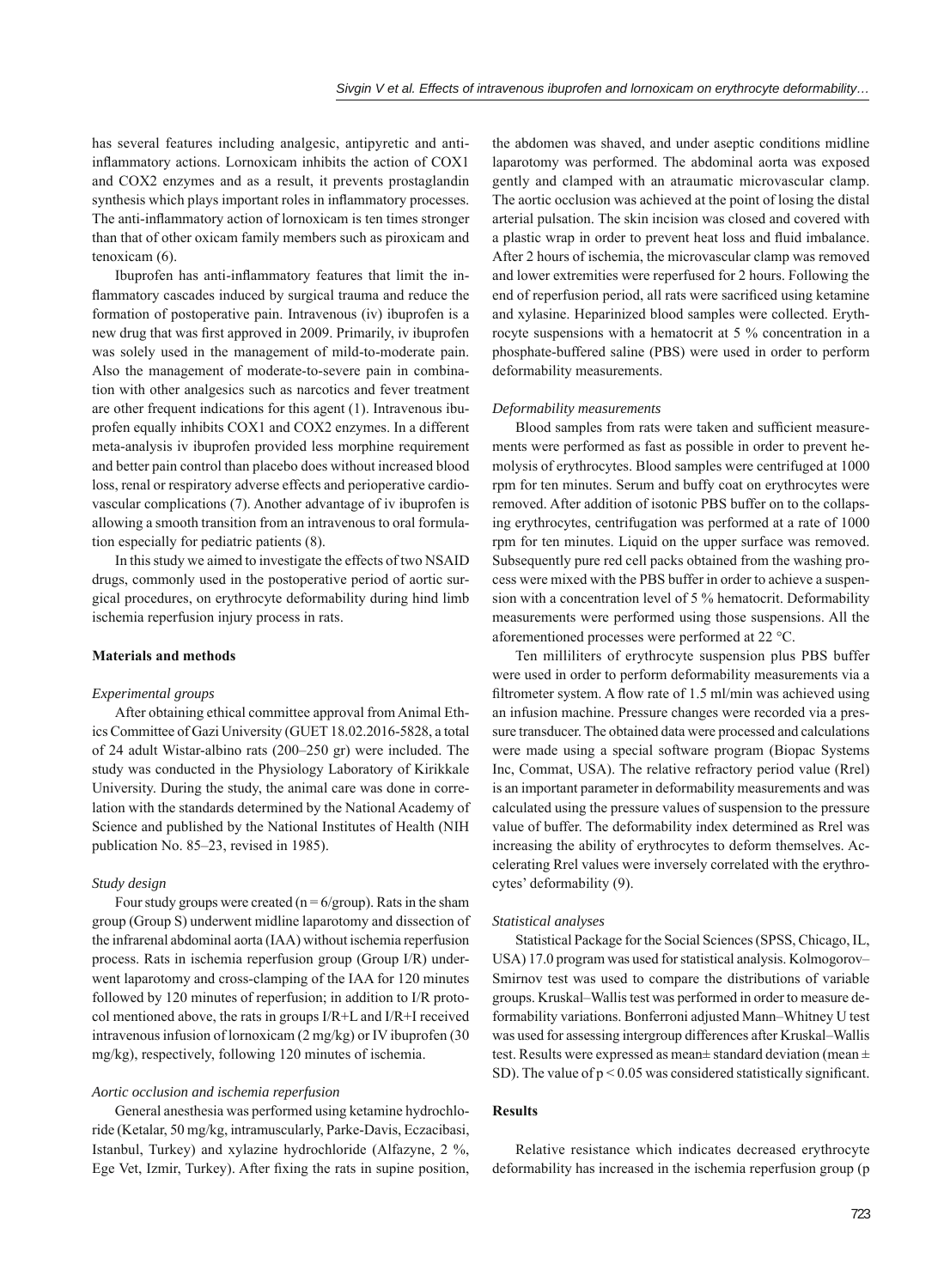722 – 725



**bar represents the mean ± SD. \* p < 0.05 compared to the Group Control.**

< 0.0001). Neither lornoxicam nor ibuprofen treatment changed the erythrocyte deformability in rats that underwent I/R injury (p  $= 0.851$ ; p  $= 0.690$ ) (Fig. 1).

# **Discussion**

Aortic cross-clamping is commonly performed during cardiovascular surgery. The ischemic tissue injury after cross-clamping and subsequent declamping is a common consequence of aortic surgery. Also reperfusion of ischemic areas facilitates local and systemic complications which may result in increased mortality and morbidity. Systemic inflammatory response syndrome (SIRS) and multiple organ failure (MOF) are two important consequences of I/R injury (10, 11). In these circumstances, amelioration of blood flow is essential in order to avoid cell death and deterioration of the ischemic damage by I/R injury (12).

The rheological parameters of erythrocytes, such as deformability and aggregation are substantially affected by ischemiareperfusion process. Reactions triggered by inflammation, hemodynamic changes, generation of free-radicals and mediators, acute phase reactions and alterations in the coagulation cascade can further aggravate microcirculatory deterioration. Decreased erythrocyte deformability leads to microcirculatory disarrangements such as capillary occlusion and diminished oxygen delivery for the whole body (13). In this manner, the examination of erythrocyte deformability may ensure important information on circulation and free radicals during I/R injury (14).

Oxicams are a new family of NSAIDs belonging to the group of enolic acids. Piroxicam, meloxicam, and tenoxicam are similar in structure, albeit with a different ring. In order to reduce side effects related to gastrointestinal system, lornoxicam, cinnoxicam, and sudoxicam have been developed. Oxicams are mainly used in the treatment of arthritis and postoperative inflammation  $(6)$ .

There are limited data regarding the effects of lornoxicam during I/R injury. In one study Gavrilova et al (15) showed that single intravenous injection of 230 mg/kg of lornaxicam 20 min after the onset of ischemia reduced the injury demonstrated by decreased volume of necrosis and degree of the thinning of the left ventricular wall in the region of infarction, and lowered the volume of connective tissue in the myocardium. To our knowledge our previous study is the only study investigating the effects of lornoxicam on erythrocyte deformability (16). In this study, lornoxicam failed to improve the tissue perfusion with decreased blood flow and erythrocyte deformability (16). In contrast to the latter study, at least we found erythrocyte deformability unchanged with lornoxicam during I/R injury. We suggest that results opposing those from other studies indicate the need for further evaluations while focusing on the connection between the local and systemic rheological changes during ischemia-reperfusion.

Our pubmed search using ibuprofen iv, I/R and erythrocyte deformability as keywords resulted in finding only two studies. In the study conducted by Cole et al (17), the authors investigated the effects of ibuprofen iv on focal cerebral ischemia. In this study, Cole et al (17) found a reduced brain infarction volume in animals treated with iv ibuprofen when reperfusion was allowed. On the other hand, in animals with permanent middle cerebral artery (MCA) occlusion, ibuprofen worsened the infarction volume. The authors suggested that the beneficial effect of cyclooxygenase inhibition occurs during reperfusion. We think that this finding is important because both ibuprofen and lornoxicam treatments during reperfusion period in our study did not result in worsened erythrocyte deformability. In addition, Cole et al were not able to explain the result of their study. Nevertheless, they acknowledged the possibility that ibuprofen might have crossed the blood-brain barrier more readily after MCA occlusion than in normal situations from which the disposition kinetic profile was obtained. Also they suggested that only intravascular inhibition of cyclooxygenase at the endothelial cell, and not the intraparenchymal inhibition, could be necessary to achieve the reduction in infarction volume.17

In other study, Bozzo et al (18) treated the blood samples with different NSAIDs (aspirin, dipyrone, ketorolac, ibuprofen) and found that erythrocyte deformability was statistically similar to that of control in all treatment groups (dipyrone,  $0.80 \pm 0.07$ ; ibuprofen,  $0.83 \pm 0.04$ ; ketorolac,  $0.85 \pm 0.05$ ; aspirin,  $0.56 \pm 0.05$ ). However they found that aspirin treatment significantly reduced erythrocyte deformability compared to dipyrone, ibuprofen and ketorolac ( $p < 0.05$ ). Also they reported that in all study groups which received NSAIDs, the typical discoid shape of erythrocytes was unaffected (18). Although not conducted as an I/R model, the results of this study strongly support our findings.

In conclusion, we found that both of NSAID drugs -intravenous ibuprofen and lornoxicam- did not worsen erythrocyte deformability during aortic I/R period. This result suggests that an administration of two drugs for postoperative pain can be safe and harmless – at least in terms of erythrocyte deformability. The findings of this study need to be supported in the future by extensively designed animal and human studies.